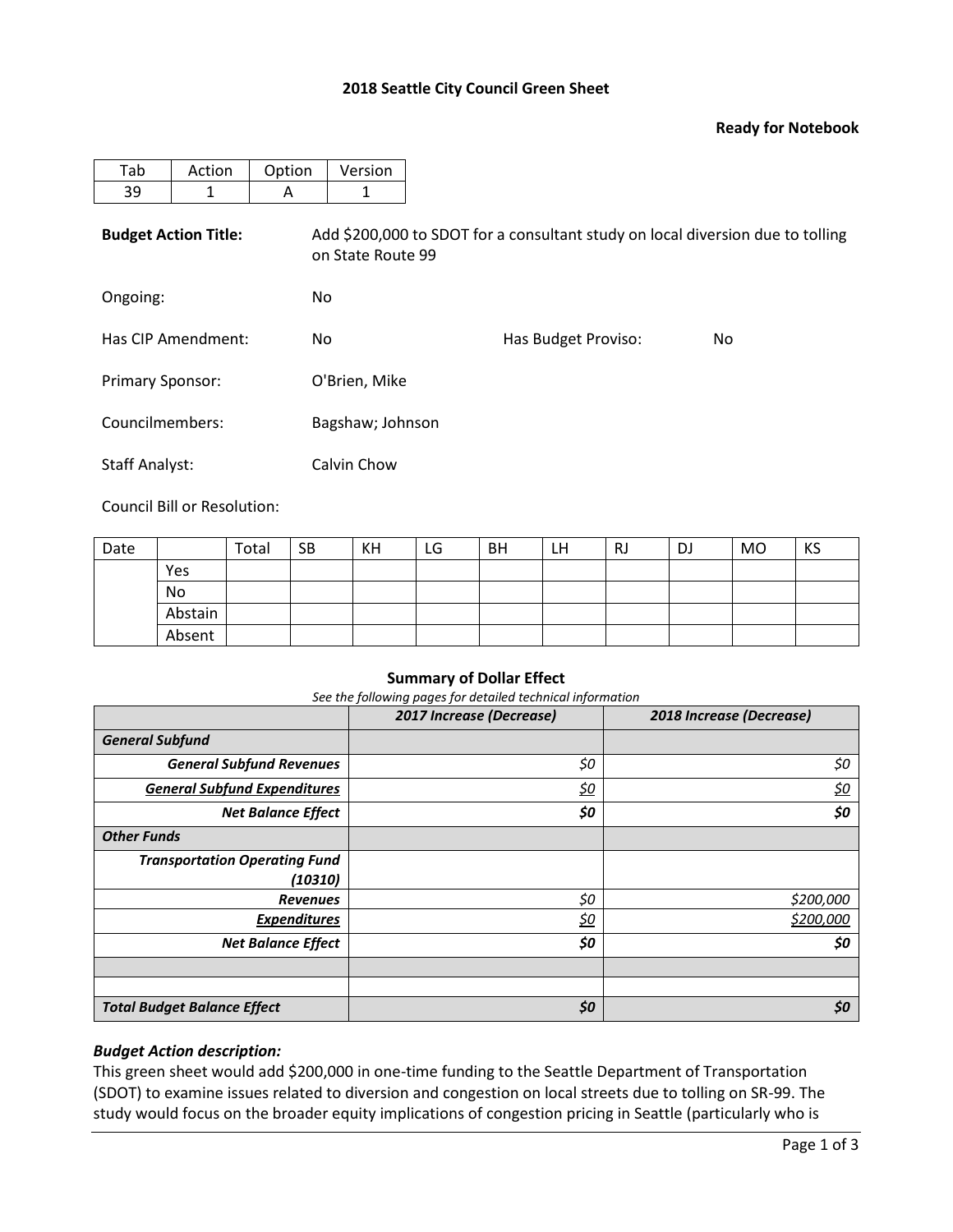| Action | Option | Version |
|--------|--------|---------|
|        |        |         |

driving at what times) and explore options, such as the idea of pricing downtown Seattle exits, to ensure that transit service continues to operate reliably.

The opening of the new State Route 99 tunnel through downtown means that tolling is coming to Seattle. It also means that we are likely to experience diversion on our streets as the Washington State Department of Transportation and the Washington Transportation Commission administer new tolling structures. Early models indicate that this diversion could have a significant negative impact on congestion on city streets and be specifically detrimental to transit travel times. This congestion also creates a negative impact to freight mobility.

This green sheet assumes reductions in Commercial Parking Tax spending as described in GS 37-1-A-1. If GS 37-1-A-1 is not approved, an alternate source of funding would need to be identified.